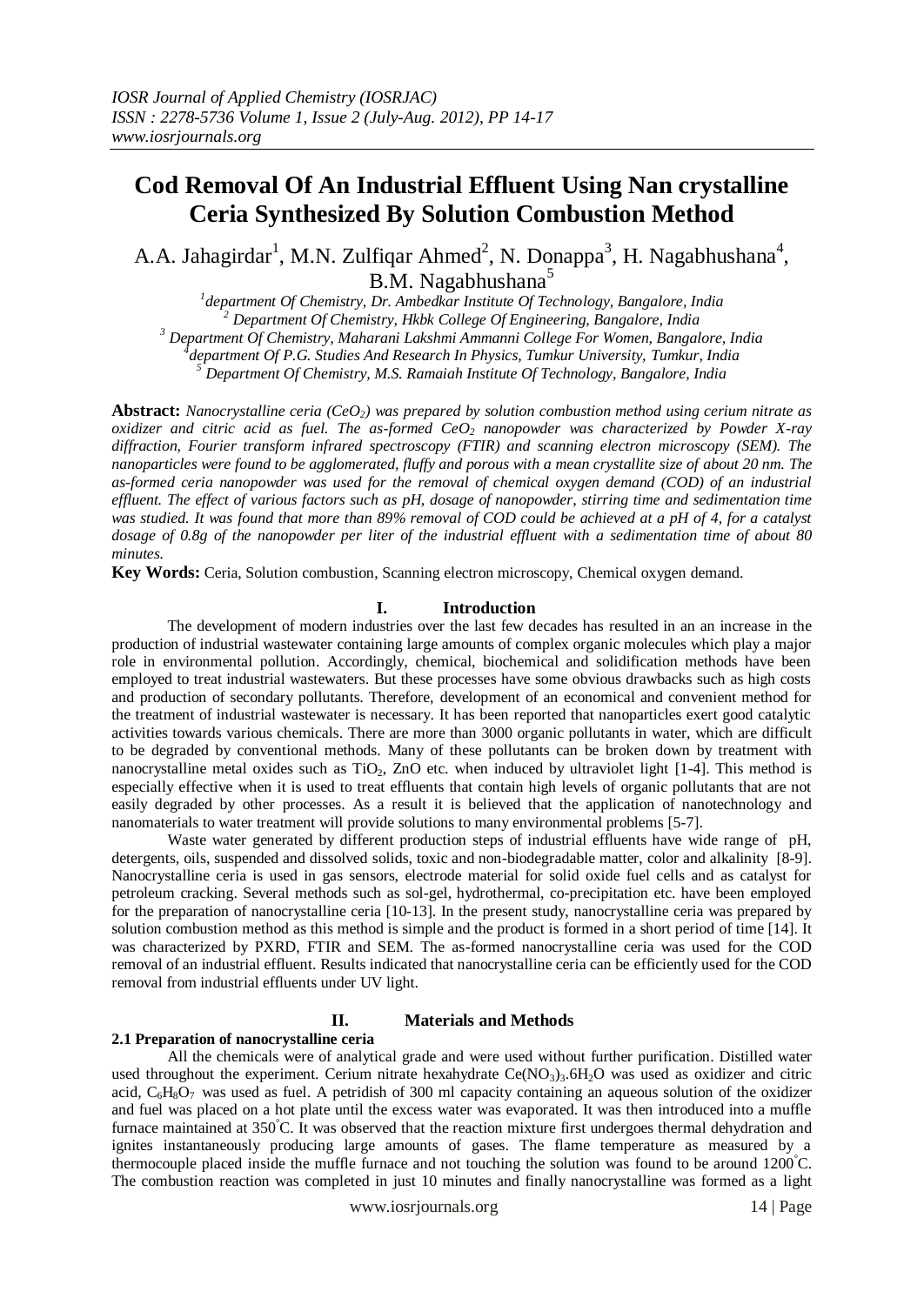yellow and fluffy powder. Since the time taken for autoignition is very small, to remove the undecomposed nitrate, fuel and their decomposition products, the powder was calcined at  $500^{\circ}$ C for about 1 hour to obtain pure, well-crystallized powder.

### **2.2 Characterization techniques**

The phase purity and crystal structure of the as-formed nanopowder was determined by PXRD with help of Scintag X-ray diffractometer using Cu K $\alpha$  radiation ( $\lambda = 1.5418$ A<sup>0</sup>) with a nickel filter.

The various stretching and bending vibrations of the as-formed nanopowder were determined by FTIR. The FTIR spectrum was determined by using Perkin – Elmer spectrometer (spectrum 1000) with KBr as reference.

The surface morphology of the as-formed nanopowder was determined by SEM. The SEM micrograph was recorded using JEOL (JSM – 840A) scanning electron microscope.

### **2.3 Determination of COD of the industrial effluent without CeO<sup>2</sup> nanopowder**

The chemical oxygen demand value of the industrial effluent was determined by open reflux method number 5220B [15]. In case of sample titration, a known volume of the industrial effluent was mixed with acidified potassium dichromate solution. Calculated amounts of silver sulfate and mercuric sulfate were added and the mixture was refluxed at around  $160^{\circ}$ C for 2 hours. It was then cooled, diluted by adding 40 ml of distilled water and the unreacted potassium dichromate solution was titrated against standard ferrous ammonium sulfate (FAS) solution using ferroin as indicator. A blank titration was carried out in a similar way except that in place of industrial effluent, same volume of distilled water was used. The COD value of the industrial effluent was calculated using Equation 1:

$$
COD = \frac{8000 N (b-a)}{v} \dots \dots \dots \tag{1}
$$

 $N =$  Normality of FAS solution

b = Volume of FAS solution consumed in case of blank titration a = Volume of FAS solution consumed in case of sample titration  $V =$  Volume of industrial effluent

# **2.4 Determination of COD of the industrial effluent with CeO2 nanopowder**

A known volume of the industrial effluent was mixed with a known amount of the nanopowder and stirred magnetically under ultraviolet (UV) light for 30 minutes before proceeding for the COD determination. The degradable matter undergoes degradation by the  $CeO<sub>2</sub>$  nanoparticles in the presence of UV light. The mixture was subjected to sedimentation. The supernatant liquid was carefully decanted and the COD was determined as described earlier. The COD removal was calculated using Equation 2:

% *COD removal* = 
$$
\frac{100 (P - Q)}{p}
$$
........ (2)

where,  $P = COD$  of the industrial effluent without  $CeO<sub>2</sub>$  nanopowder  $Q = COD$  of the industrial effluent with  $CeO<sub>2</sub>$  nanopowder

#### **2.5 Effect of variables**

The effects of variable facors such as pH, dosage of the nanopowder, irradiation time and sedimentation time were studied as follows:

The effect of pH on the COD removal was studied by conducting the experiment at various pH values ranging from pH 2 to 12. To study the effect of dosage of the nanopowder, the COD removal experiments were carried out by mixing the industrial effluent with various amounts of the nanopowder ranging from 0.2 to 1.2 g of the nanopowder per liter of the industrial effluent.

The effect of irradiation time was studied by exposing the mixture of industrial effluent and nanopowder for various time intervals ranging from 10 minutes to 60 minutes with intervals of 10 minutes. The effect of sedimentation time was determined after selecting the optimum dosage of the nanopowder. The sedimentation time was varied from the 10 minutes to 120 minutes with intervals of 10 minutes.

#### **III. Results and Discussions**

# **3.1 Characterization techniques**

Fig. 1 shows the PXRD profile of the as-formed  $CeO<sub>2</sub>$  nanopowder. All the peaks can be indexed to the pure cubic (fluorite) phase of  $CeO<sub>2</sub>$ . The lattice constants are comparable to the ones reported in literature for  $CeO<sub>2</sub>$  (JCPDS 34-394). No impurity peaks were observed indicating pure phase of  $CeO<sub>2</sub>$ . The mean crystallite size of the nanoparticles was found to be about 20 nm as calculated by applying Scherer's formula (Equation 3)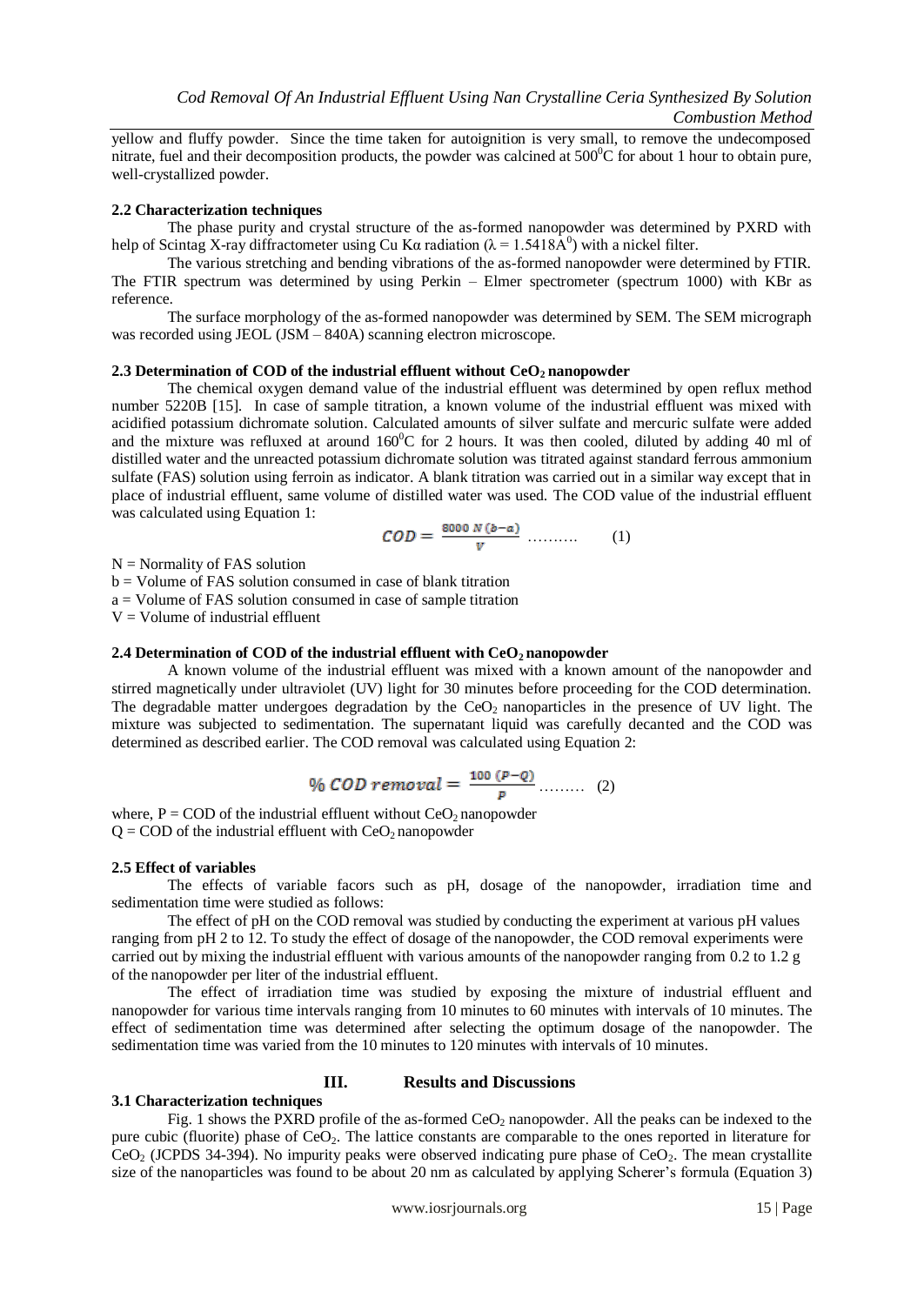to the full width at half maximum (FWHM) of the intense peak at (111). The Scherer's formula can be written as

$$
D = \frac{k\lambda}{\beta \cos \theta} \dots \dots \tag{3}
$$

where D is the crystallite size,  $\lambda$  is the wavelength of X-ray radiation (0.15405 nm for Cu Ka),  $\theta$  is the Bragg's angle and  $\beta$  is the full width at half maximum of the most intense diffraction peak and k is an instrumental constant.

Fig. 2 shows the FTIR spectrum of the as-formed  $CeO<sub>2</sub>$  nanopowder. The band at 3412 cm<sup>-1</sup> can be ascribed to the v (O-H) mode of hydrogen bonded water molecules whereas the band at 1585 cm<sup>-1</sup> is due  $\delta$ (OH). It has been reported that residual water and hydroxyl groups are usually detected in the as-prepared ceria samples irrespective of the method of synthesis employed. The peaks at  $2361$  and  $1388 \text{ cm}^{-1}$  arise due to the absorption of atmospheric  $CO_2$  on the metallic cation. The intense peak at 384 cm<sup>-1</sup> is due to stretching frequency of the Ce-O bond [16-18].

Fig. 3 shows the SEM micrograph of the as-formed CeO<sub>2</sub> nanopowder. The particles have irregular shape with a wide distribution in size. A large number of voids can also be observed in the compound which can be attributed to the large amount of gases evolved during the combustion process. During combustion synthesis, the morphological characteristics of the nanoparticles are strongly dependent on the heat and gases generated during the reaction. Large volumes of gases help in formation of tiny particles whereas the heat released is an important factor in crystal growth. The particles are also agglomerated which is usually considered as a common way in which the nanoparticles minimize their surface energies.

### **3.2 Effect of variables**

Fig. 4 shows the effect of pH on the COD removal. It can be seen that maximum COD removal occurs at a pH of 4. Hence pH 4 was considered as the optimum pH. Fig. 5 shows the effect of amount of nanopowder on the rate of COD removal. From the figure it can be seen that maximum COD removal occurs for a dosage of 0.8 g of the nanopowder per liter of the industrial effluent. Hence the optimum dosage was considered as  $0.8$  gL<sup>-</sup> 1 .

Fig. 6 shows the effect of irradiation time on the rate of COD removal. It was found that maximum COD removal occurs for an irradiation time of 40 minutes. Hence optimum value of irradiation time was considered as 40 minutes.

Fig. 7 shows the effect of sedimentation time the rate of COD removal. It was found that maximum COD removal occurs for sedimentation time of 80 minutes. Hence optimum value of sedimentation time was considered as 80 minutes.

# **IV. Conclusions**

Nanocrystalline ceria was successfully prepared by solution combustion method. The characterization techniques reveal that the nanopowder is fluffy and porous with agglomeration of particles. A wide distribution in size of the particles was also observed and the mean crystallite size was calculated to be about 20 nm. The results indicate that by selecting optimum values of pH at 4, dosage of nanopowder at  $0.8 \text{ gL}^{-1}$ , irradiation tine at 40 minutes and sedimentation time at 80 minutes about 89% removal of COD of the industrial effluent can be achieved. It can be concluded that the variables such a pH, dosage of nanoparticles, stirring time and sedimentation time have a greater influence on the rate of COD removal. By selecting optimum values of these variables, maximum COD removal can be achieved.

## **V. Acknowledgements**

The authors appreciate the TEQIP Laboratory of M.S. Ramaiah Institute of Technology, Bangalore for providing the facilities used for the research work. AAJ acknowledges the Principal and management of Dr. AIT, Bangalore for the encouragement and support. MNZA is grateful to the Principal and management of HKBKCE, Bangalore for the encouragement and support.